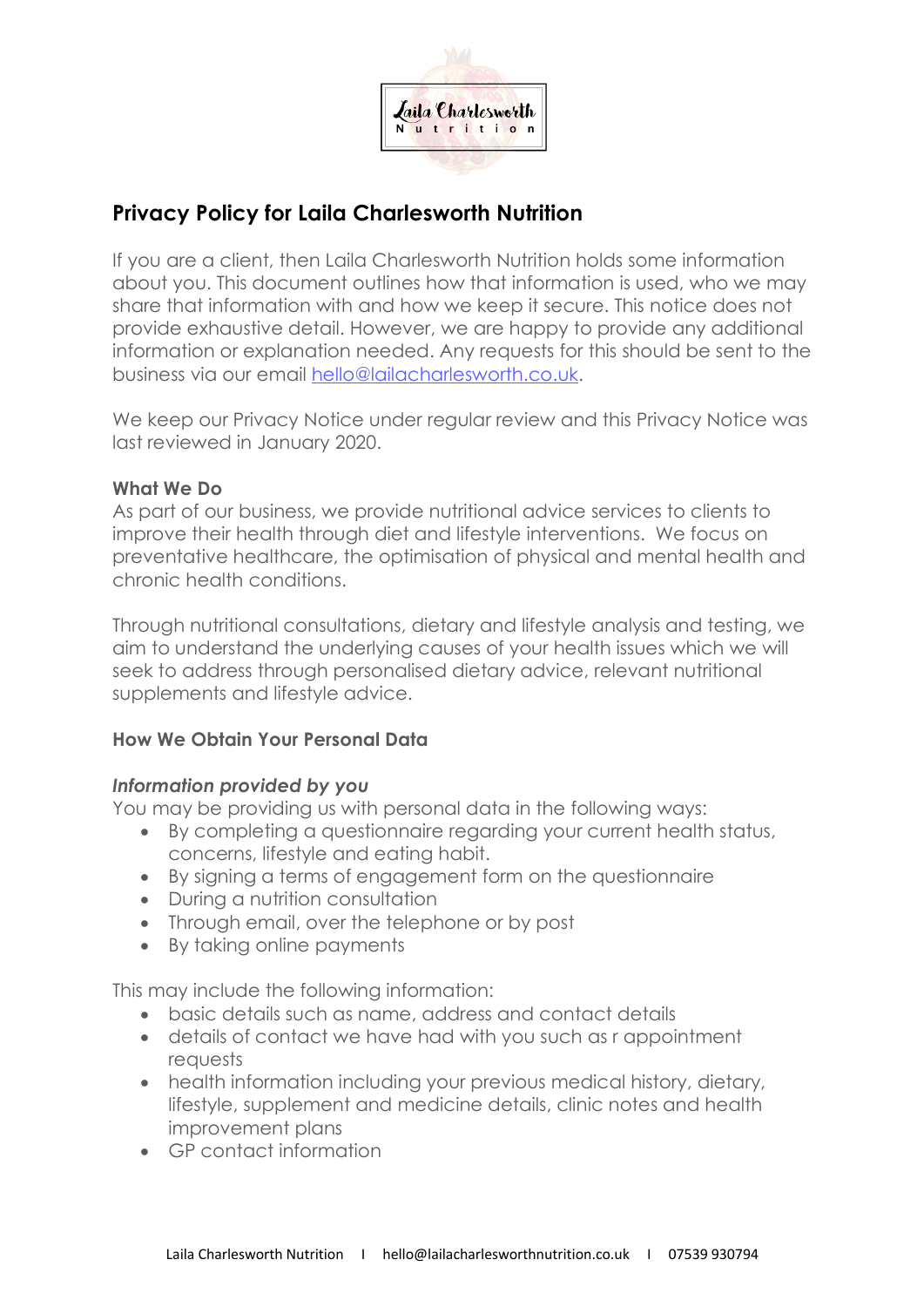

We use this information in order to provide you with direct healthcare. This means that the legal basis of our holding your personal data is for legitimate interest.

Following completion of your healthcare we safely retain your personal data for the period defined by our professional association, the Association for Nutrition.

#### **How we use your personal data**

We act as a data controller for use of your personal data to provide direct healthcare.

We act as a data controller and processor in regard to the processing of credit card and online payments.

We undertake at all times to protect your personal data, including any health and contact details, in a manner which is consistent with our duty of professional confidence and the requirements of the General Data Protection Regulation (GDPR) concerning data protection.

We will also take reasonable security measures to protect your personal data storage.

We may use your personal data where there is an overriding public interest in using the information e.g. in order to safeguard an individual, or to prevent a serious crime. Also, where there is a legal requirement such as a formal court order.

We may use your data for marketing purposes such as newsletters but this would be subject to you giving us your express consent. This is achieved through you signing up to our mailing lists via the website.

## **Do you share my information with other organisations?**

We keep information about you confidential. We do not share information with other organisations.

We will seek your express consent before sharing your information with your GP or other healthcare providers. However, if we believe that your life is in danger then we may pass your information onto an appropriate authority (such as the police, social services in the case of a child or vulnerable adult, or GP in case of self-harm) using the legal basis of vital interests.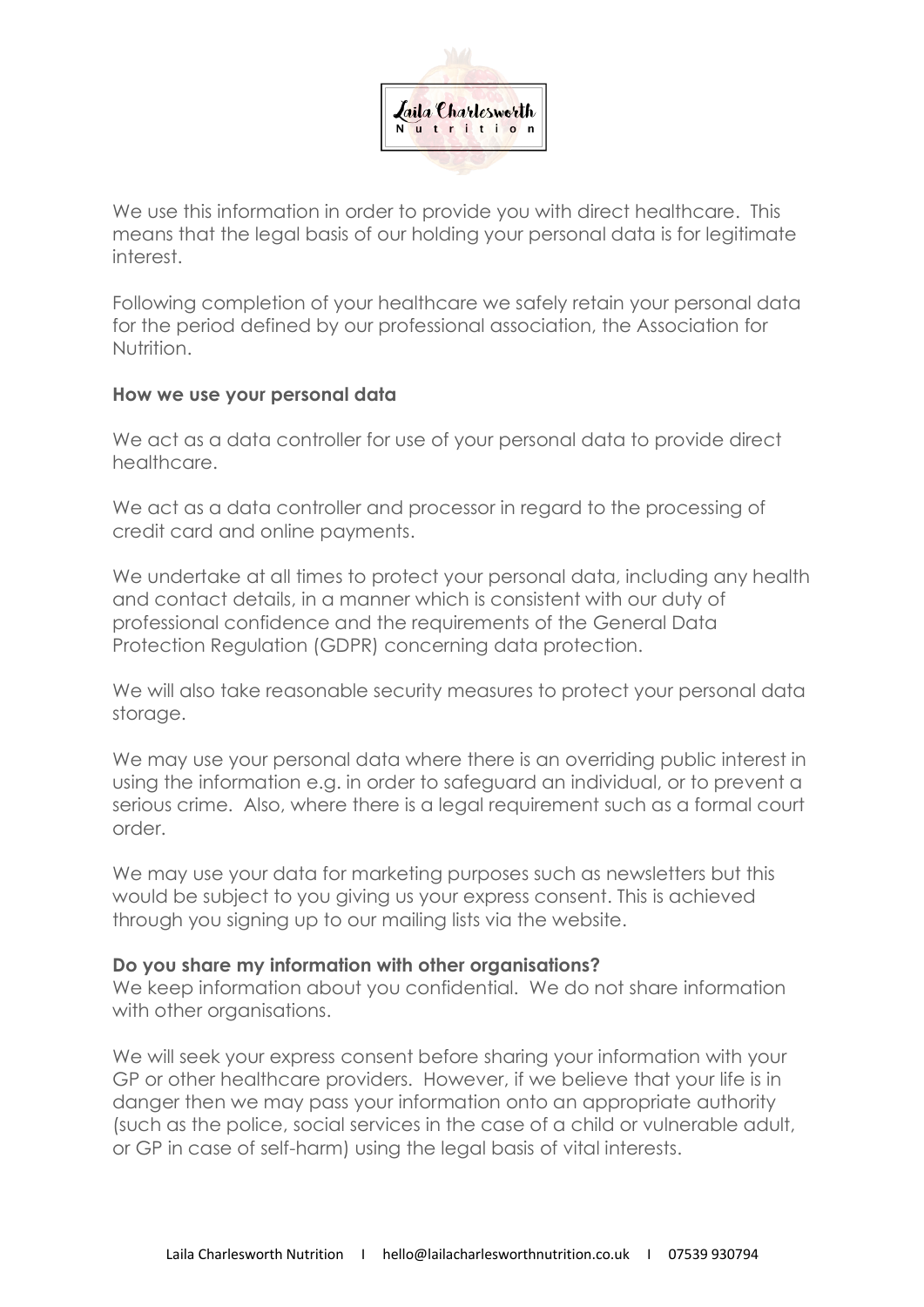

## **What are your rights?**

Every individual has the right to see, amend, delete or have a copy, of data held that can identify you, with some exceptions. You do not need to give a reason to see your data.

If you want to access your data you must make a subject access request in writing to Laila Charlesworth Nutrition. We shall respond within 20 working days from the point of receiving the request and all necessary information from you.

Our response will include the details of the personal data we hold on you including:

- Sources from which we acquired the information
- The purposes of processing the information
- Persons or entities with whom we are sharing the information

You have the right, subject to exemptions, to ask to:

- Have your information deleted
- Have your information corrected or updated where it is no longer accurate
- Receive a copy of your personal data, which you have provided to us, in a structured, commonly used and machine readable format and have the right to transmit that data to another controller, without hindrance from us.
- Object at any time to the processing of personal data concerning you

We do not carry out any automated processing, which may lead to automated decision based on your personal data.

If you would like to invoke any of the above rights then please write to the Data Controller by email at hello@lailacharlesworth.co.uk

## **How do I know my data is safe?**

As with all those in the health sector, we have to follow the common law duty of confidence, which means that where identifiable information about you has been given in confidence, it should be treated as confidential and only shared for the purpose of providing direct healthcare. We will protect your information, inform you of how your information will be used, and allow you to decide if and how your information can be shared.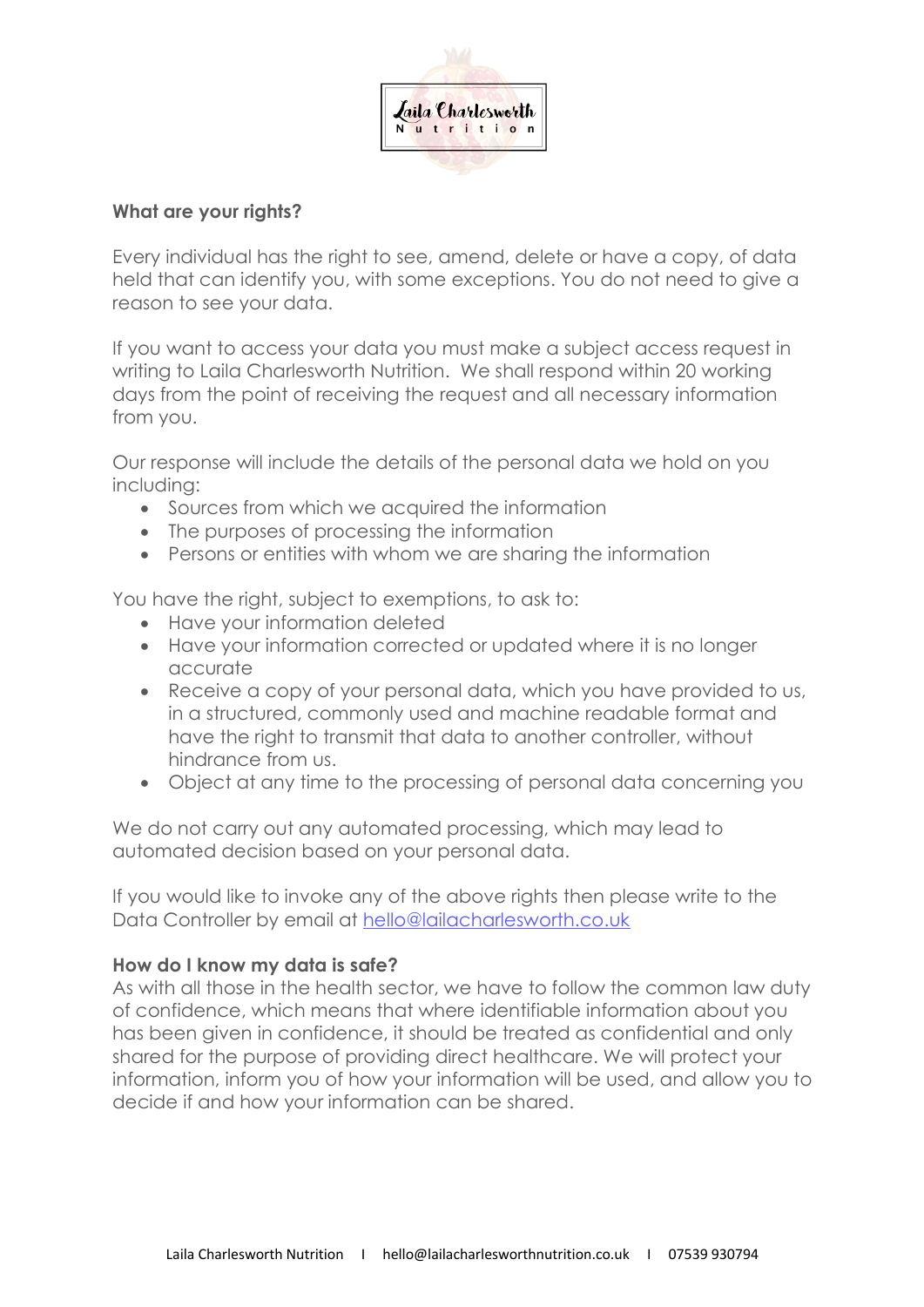

We also ensure the information we hold is kept in secure locations and restrict access to information to authorised personnel only and protect personal and confidential information held on equipment such as laptops.

We ensure external data processors that support us are legally and contractually bound to operate and prove security arrangements are in place where data that could or does identify a person are processed.

#### **How long do you hold confidential information for?**

All records held by Lily Soutter Nutrition will be kept for the duration specified by guidance from our professional association, the Association for Nutrition

## **Website Cookies**

We do not make use of cookies to collect any private or personally identifiable information. The technical platform of this website uses cookies solely to aid the proper technical functioning of the website. The cookies used contain random strings of characters alongside minimal information about the state and session of the website – which in no way collects or discloses any personal information about you as a visitor.

Advanced areas of this site may use cookies to store your presentation preferences in a purely technical fashion with no individually identifiable information. Note also our statement on analytics software below – as analytics software also uses cookies to function.

Most web browsers allow some control of most cookies through the browser settings. To find out more about cookies, including how to see what cookies have been set and how to manage and delete them, visit www.allaboutcookies.org

To opt out of being tracked by Google Analytics across all websites visit http://tools.google.com/dlpage/gaoptout

## **Analytics**

Like most websites, we make use of analytics software in order to help us understand the trends in popularity of our website and of different sections. We make no use of personally identifiable information in any of the statistical reports we use from this package. We use an analytics package called Google Analytics who provide details of their privacy policy on the Google website.